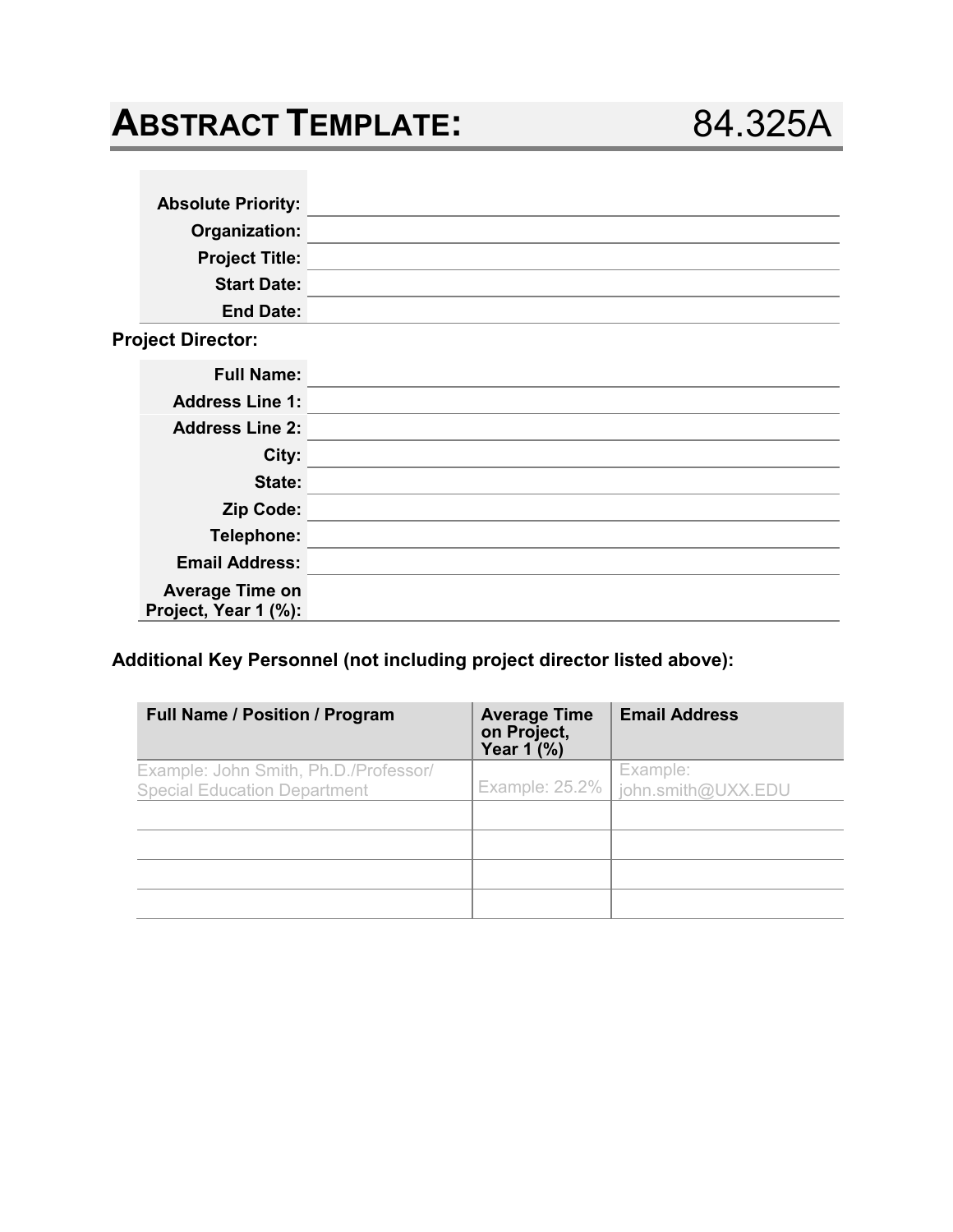# **Briefly describe the purpose and expected outcomes. (100 words or fewer)**

**Briefly describe how the project will be designed, managed, and evaluated to address the identified outcomes. (100 words or fewer)**